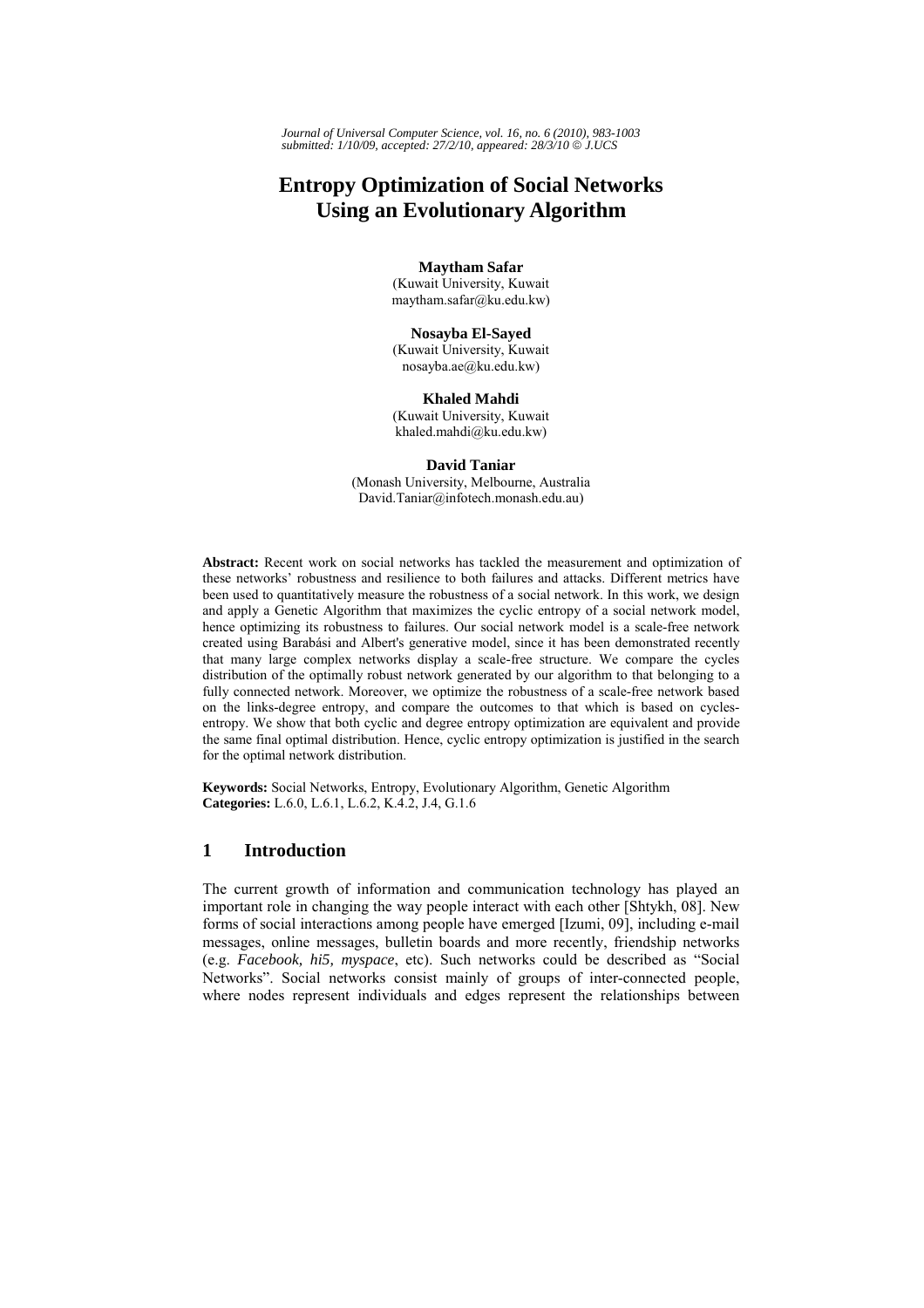them. Social Networks analysis is mainly focused on studying the patterns of communication and exchange of information between people. These patterns are believed to have great influence not only on the individuals who adopt them, but also on the societies and organizations that enclose them. The spread of diseases, news, rumors, even beliefs and convictions, has proven to become strongly dependent on the inherent structure of the social network. Moreover, the increasing number of people that adopt new technologies and interact via modern communication platforms has paved the way for Social Networks analysis. The availability of databases that store a variety of data about these networks, including the underlying topology, has facilitated the modeling and analysis of social networks to a great extent. Researchers have found great interest in utilizing this data to form a deeper understanding of how human-ties are created, and to compare them with online ties – also referred to as "tech-ties" [Green et al. 2007]. Consequently, applications on Social Networks were found in several domains including the study of epidemiology, sociology, biology, psychology and even politics.

An essential characteristic of any network is its resilience to failures or attacks, or what is known as the *robustness* of a network. The definition of a robust network is rather debatable. One interpretation of a robust network is that which assumes that social links connecting people together can experience dynamic changes, as is the case with many friendship networks such as *Facebook, Hi5*, etc. Individuals can easily delete a friend or add a new one, with and without constraints. Other networks, however, have rigid links that are not allowed to experience changes with time such in strong family network. Entropy of a network is proven to be a quantitative measure of its robustness. Therefore, the maximization of a network's entropy is equivalent to the optimization of its robustness.

Entropy is a very important characteristic that has been used to determine the degree of robustness in social networks [Mahdi et al. 2008] [Safar et al. 2008] [Sorkhoh et al. 2008] [Wang et al. 2005]. Entropy of a network is related to the probability of finding the network in a given state. For a system of moving molecules, the state is obviously the positions and the momentum of each molecule at a given instant. For a system of magnets, the state is defined through the magnets directed north or south. The entropy of a specific network shape was inverstigated before in [Simovici 2007], where the entropy of a Lattice network was studied. While this Lattice was a theoritcal one, our work studies the entropy of actual social networks with different network shapes.

In social networks, there are several choices that define the state of the network; one is the number of social links associated with a social actor, known as degree. This definition is commonly used by almost all researchers. In [Boella et al. 2009] they introduced an approach to iteratively design small social networks with methods analyzing the cooperation in the system using the relations between its nodes (based on degree distributions). However, we focused more on large networks with investigating their cycles and not degree distribution. Characterization of social network through the degree leads to different non-universal forms of distribution. For instance, random network has a Poisson distribution of the degree. Small-World network has generalized binomial distribution. Scale-Free network has a power law distribution form. There is no universality class reported.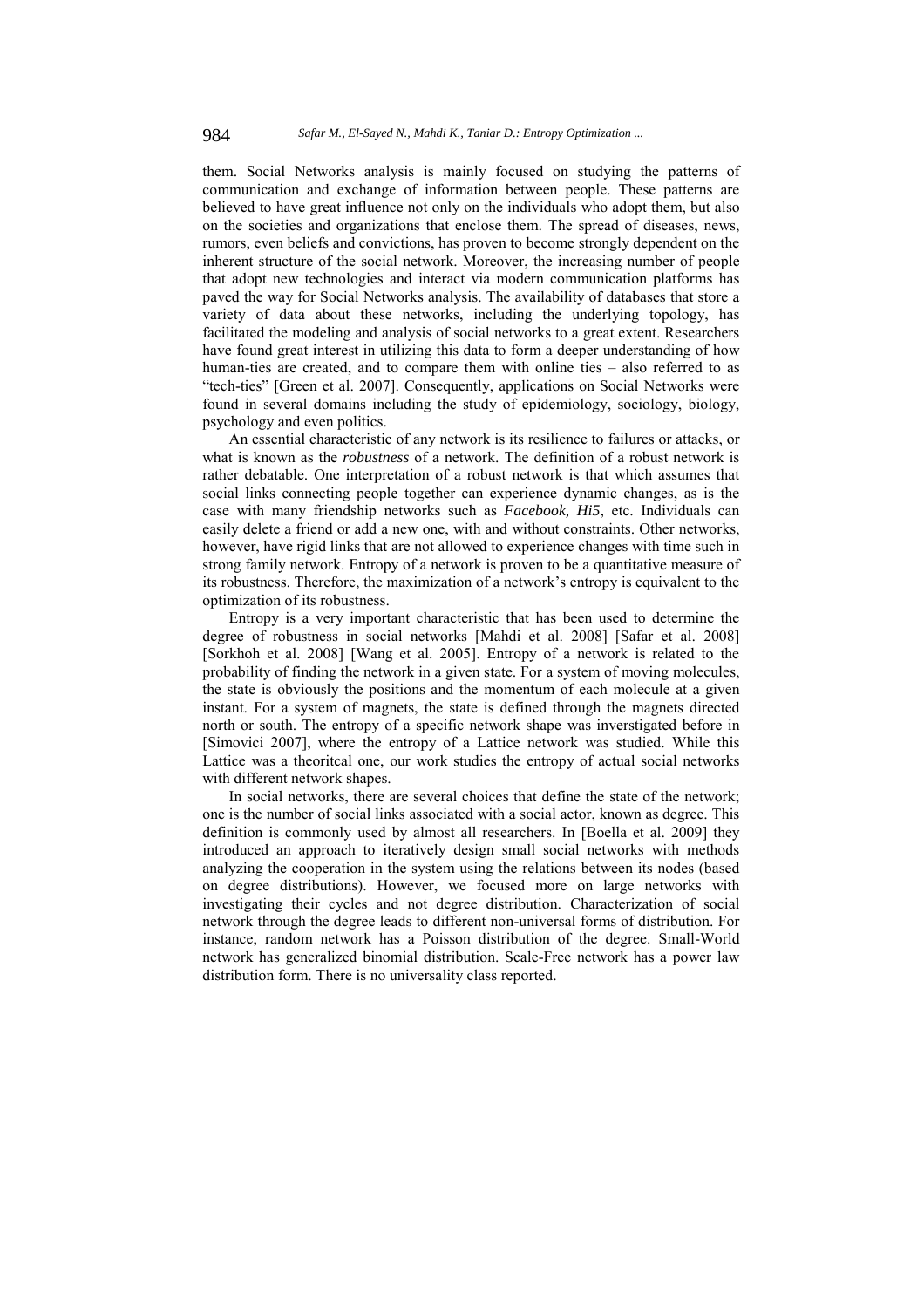In this work, we maximize the entropy of a scale-free network using an evolutionary algorithm, hence finding the topology of the optimal scale-free network that is robust to random failures. We calculated the network's entropy throughout our evolutionary approach as a function of cycles (cyclic-entropy). Hence, we find the optimal probability distribution function of the number of cycles that exist in the network and consequently the most probable cycle size. The originality of this work resides in the application of evolutionary algorithms to optimize networks' cyclic entropy. The scale-free network is created using Barabási and Albert's generative model.

### **2 Related Work**

The study in [Albert et al. 2000] describe the effect of a network's heterogeneity on its degree of tolerance against either random node failures or intentional attacks. The three models of social networks are analyzed and compared: Scale-free (SF), Random Networks (RN) and Small-World (SW). Scale-free networks, which include social networks, were found to display a high degree of robustness against random failures but great vulnerability against targeted attacks. The study and analysis of resilience in complex networks was further investigated by many researchers, who mostly used percolation theory to study the resilience of different complex network topologies.

Methods based on Percolation Theory focus on analyzing the threshold value pc, which represents the number of nodes that must be removed from a network before it disconnects into smaller, separate networks. Conversely, [Wang et al. 2005] studied the robustness of scale-free networks to random failures using entropy of the degree distribution in the network, hence the level of its heterogeneity. An optimal design of a robust network was achieved through the maximization of its entropy, following a nonlinear mixed integer programming approach.

The authors in [Mahdi et al. 2008] propose a universal distribution function form based the degree of loops or cycles existing in the network instead of the degree of links in the network. The network configuration state was thus defined as the degree of cycles within the network rather than the common definition of the network state as the degree of links associated with the actors in the social network. This new distribution form was found applicable to all types of social networks (scale-free, small world, and random networks). The same definition of the system state was used in [Safar et al. 2008] on a fully connected social network for the purpose of finding the maximum entropy value, hence identifying the equilibrium state of the social network, the state of maximum entropy. In other words, finding the point where the system is most stable. The maximum value of the cyclic entropy was found to be 1.42 in the fully connected network when the number of vertices in the network was 7. The classification of social networks was achieved by calculating different social network parameters (average vertex degree, clustering coefficient and average path) for a virtual friendship network [Bhatnagar, 09] [Luo, 09] [Sorkhoh et al. 2008] [Nikulin, 08]. The results implied that the general model network considered was closest to being a small world network rather than a scale-free network, as what other studies predicted. Also, the calculation of the number of *triads* (smallest cycle size in the network) was done to both directed and undirected networks, with a varying number of nodes (1000 to 15000). The increase in the number of triads as the nodes increased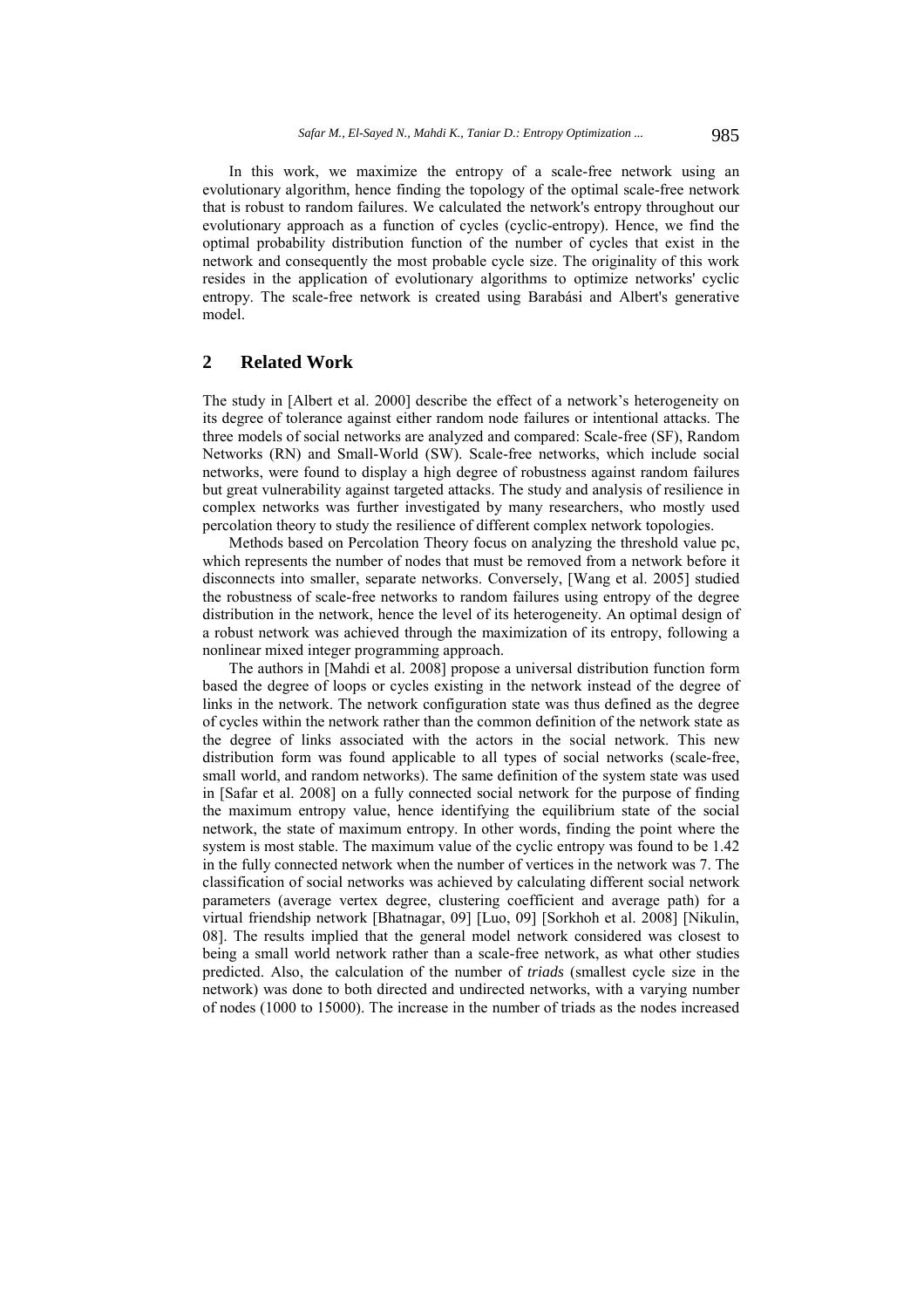in an undirected network was found to be one magnitude of order higher than that of a directed network.

# **3 Cyclic Entropy of Networks**

Loops were one of the major concerns in social network field. In [Scott 2000], they mentioned that the loops (cycles) can be considered as the major aspect that can separate the graph to sub-graphs or components. A cyclic component is a group of intersecting cycles. They intersect with each other by lines or points. Other researches proved that there is a strong relation between the structural balance of a social network and the loops in the network. Balancing in social network is the collection of rules [Ashrafi, 04] [Ashrafi, 07] [Taniar, 08] [Tjioe, 05] that defines the normal relations between the clients. In [Batagelj 2005] and [Wasserman and Faust 1994] they modeled some social networks as a signed directed graphs (graphs with a sign associated with each arc) and they claimed that a network is balanced if it contains only semi-cycles (a cycle that contained arcs in different directions) even number of negative arcs. Also they found that the cycle or semi-cycle is cluster able if it does not contain exactly one negative link [Kwok, 02]. Some networks must be acyclic. That is, it does not contain any cycles. Such a network is called a hierarchy. So, some researches were interested in detecting the invalid relation by counting the cycles in the graph as in [Batagelj 2005]. This process, gives each level in the hierarchy a number, a ranking process.

Based on the conclusion made by the work in [Safar et al. 2008], it is evident that degree-based classification parameters are questionable and should be used with caution. The authors in [Albert and Barabasi 2002] as well as others, tabulated social networks based on node's degrees calculation due to their simplicity, direct connection to societal behavior and ease of calculation in addition to the distinguished distribution functional form that helps recognize the type of social networks. Although the later is seen as an advantage in classification, we believe it is a disadvantage. There is a built-in commonality of all social networks that degree-based parameters and classification ignore. This property is the connectedness of the network and the return of the information to the source, as represented by a cycle.

 The cycle-based approach although computationally intensive provided us with useful information about social behavior and how well the network is connected. A social network can store information in form of periodic orbits (cycles) existing in the network. A node in the network belongs to many cycles of different size; such a node is recognized as a knowledgeable node that has access to all information stored in all the intersected cycles. If we compared it with node's degree, all we can conclude is that the node has relations and not necessary access to information transferred within the links.

The authors hypothesize that understanding the cycles patterns and distribution in the network will lead to characteristic finding on the nature of social network. Social networks in most works are treated like any complex network with minimal sociological features modeled. The social actor is a simple node and the relationships are simple links connecting the nodes with specific and non-specific directions. Nothing said on the information accessible to the nodes as they are irrelevant to the network topology. If links show basic relationships only, cycles represent both the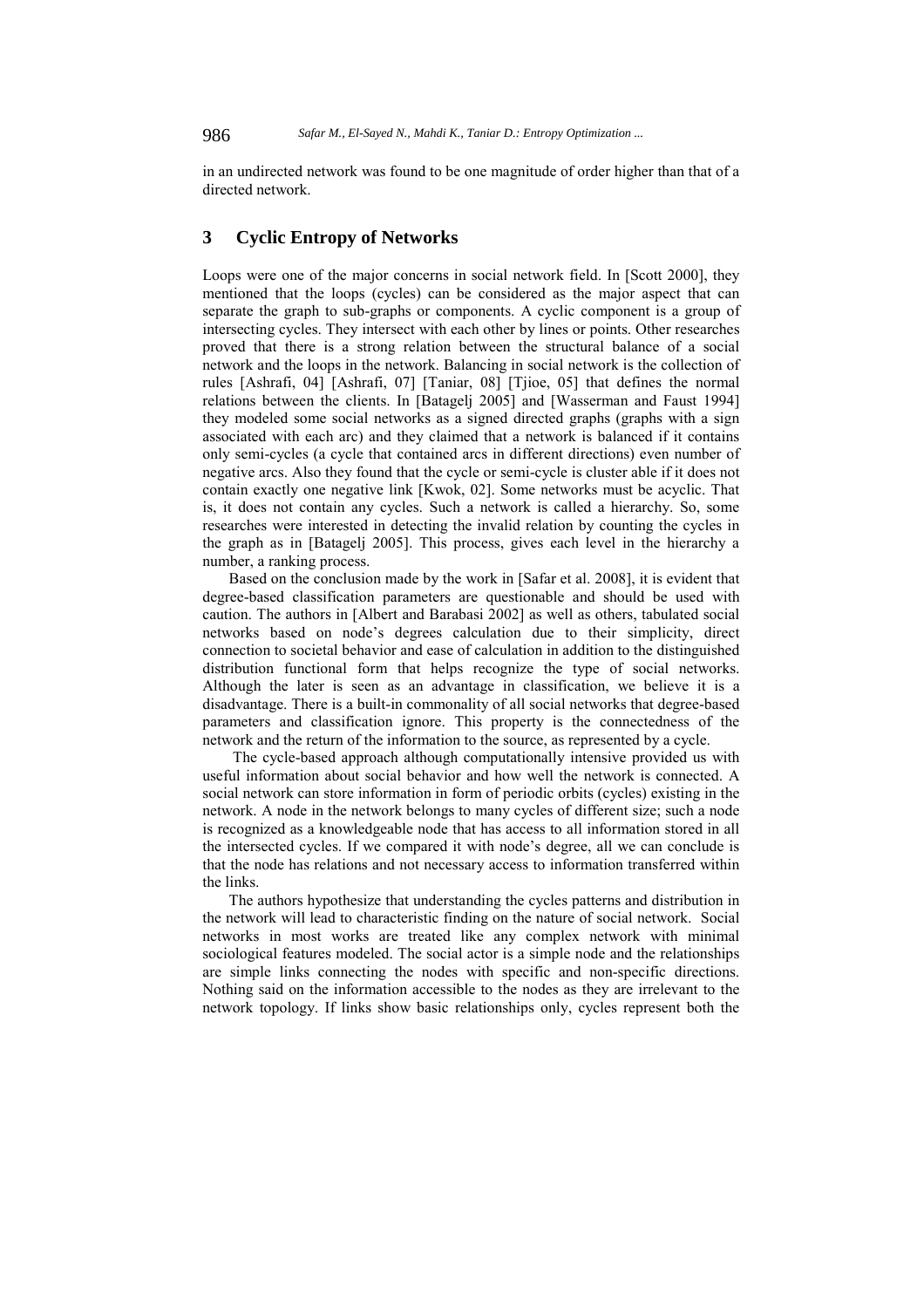relationships and information storage within the network. In other words, the more cycles in the network implies intrinsic property of information storage within the network. Hence, the cycle distribution will suggest the true capacity of this social network to store information. Furthermore, the calculation of statistical entropy associated with the cycle distribution becomes necessary to quantify the capacity of information storage and the maximum entropy represent the state of network useful information equilibrium [Safar et al. 2008].

Cyclic entropy was first applied in [Mahdi et al. 2009] - a study related to the dynamic change of social network during chatting [Pirrone, 08]. Interestingly, the study showed discrepancy of the values of cyclic entropy greatly related to the social behavior of the social actors when Kuwaitis and Saudis chatting rooms are compared. This conclusion is no way can be obtained looking at the nodes degrees distribution where the degree entropy of both social compared social networks is the same.

 In previous work [Sorkhoh et al. 2008], extended here, we found the fully connected network will have maximum cyclic entropy when the size of the network is seven. This interesting finding, clearly suggests the economy of social network. A fully connected network of seven nodes should be sufficient to act as an information storage social network better than a network of bigger size connected as well. Such result motivated the authors to further explore and investigate cycle-based calculations.

The advantages of Cycles-based social networks versus degree-based calculation can be summarized in the following points:

- Information flow and storage is included as a major component
- Cyclic entropy distinguishes different social networks behavior
- Universal mathematical functional form of distribution

The biggest disadvantage of the cycle approach is cycles' computations, however, the existence of a universal distribution representing social networks may be used to facilitate courting the cycles in the network.

From statistical mechanics, the entropy can be calculated from a given probability distribution *P(k)* of the system in state *k*:

$$
S = -\sum_{k} P(k) \ln P(k) \tag{1}
$$

where  $P(k)$  is the probability of finding a cycle of length k in the network. Based on the definition of entropy in Eq 1, we need to generate an initial distribution to start the optimization and let the evolutionary algorithm search for the optimal distribution that maximizes the total entropy of the network.

### **4 Cyclic Entropy Optimization**

Optimization algorithms are algorithms designed to find an optimal value of a variable *x* for a given function  $f(x)$ , such that  $f(x)$  is either maximized or minimized, under a possible set of constraints. They are applied in solving optimization problems,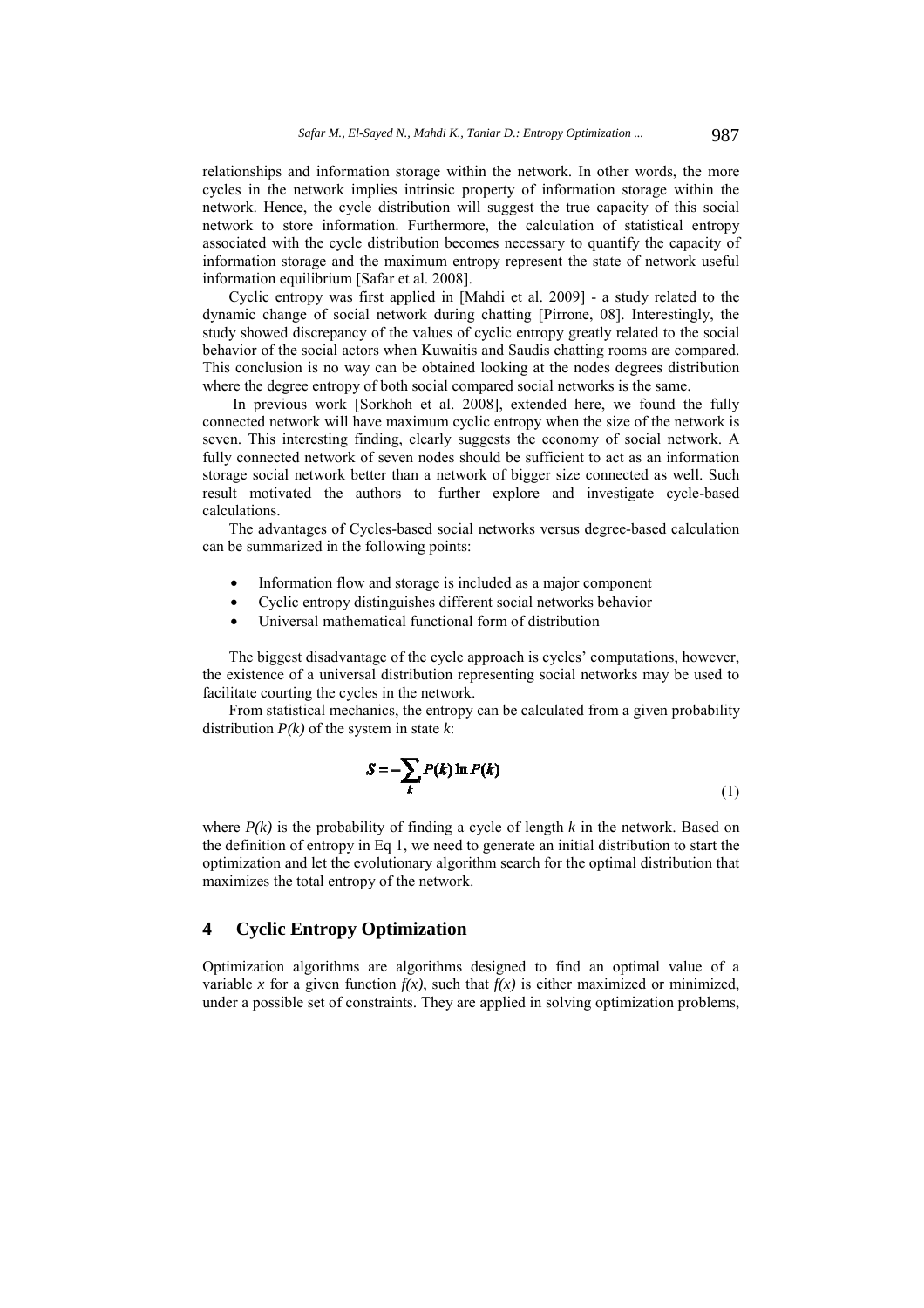which are mainly defined as problems of finding an optimal (best) solution through searching within the set of all feasible solutions – also known as the *solution space*. Optimization problems are categorized as NP-hard (nondeterministic polynomial-time hard), where an exact solution for the problem is difficult to find. Alternatively, heuristics are used to find a *good* solution that is reasonably close to the optimal solution of the problem, within a reasonable amount of time.

Genetic Algorithms (GAs), one type of Optimization Algorithms, are adaptive heuristic search algorithms, which are based on mimicking the powerful process of natural evolution. GAs are used in solving optimization problems to produce an optimal or near-optimal solution. The basic techniques of the GAs are designed such that the solution search process is directed into the region of better performance. This is accomplished by imitating the "survival of the fittest" principle, during the selection stage of the GA. Several generic selection algorithms exist, such as tournament selection, fitness proportionate selection and stochastic universal sampling.

In this work, we use a different, evolutionary approach to optimize the entropy of the cyclic distribution in social networks: Genetic Algorithms (GA). We follow a comprehensive set of guidelines regarding the usage and design of a genetic algorithm for various problems, in [Baeck et al. 2000]. Aspects such as fitness evaluation, constraint handling issues [Pardede, 05], population sizing and structuring, mutation parameters and parameter control are explained within the scope of conducted research in evolutionary algorithms. Moreover, the authors in [Baeck et al. 2000] discuss the efficient implementation of evolutionary algorithms for different sets of problems, using different parameters. [Tan et al. 2005] presents another comprehensive treatment on designing multi-objective evolutionary algorithms and their applications in various areas, such as control systems and evolutionary scheduling.

In order to apply genetic algorithms effectively on scale-free networks, the structure of this type of networks should be examined first. Scale-free networks are networks that follow a power law degree distribution. In other words, the number of links "k" originating from a given node in a scale-free network exhibits a power law distribution:  $p(k) \sim k^{\gamma}$ , such that  $2 \leq \gamma \leq 3$ . The power law distribution of scale-free networks affects its topology, where the nodes with highest degrees (hubs) are followed by the smaller ones, and so on. Due to the fact that the majority of nodes are small ones, scale-free networks are robust to random failures because the probability of a hub failure is very small. Examples of networks that are categorized as scale-free networks are the World Wide Web (where the web pages are considered nodes and the links connecting them are the hyper-links), protein interaction networks, the network of Hollywood actors and various Social Networks. Scale-free networks can be generated using Barabási and Albert's generative model [Albert and Barabasi 2000]. We begin with an initial network that consists of  $m_0$  nodes, where  $m_0 \geq 2$ . Next, new nodes are progressively added to the existing network using preferential attachment mechanism. The probability  $p_i$  of linking a new node to an existing node  $i$ is proportional to the number of links *k* already attached to this (existing) node, as follows: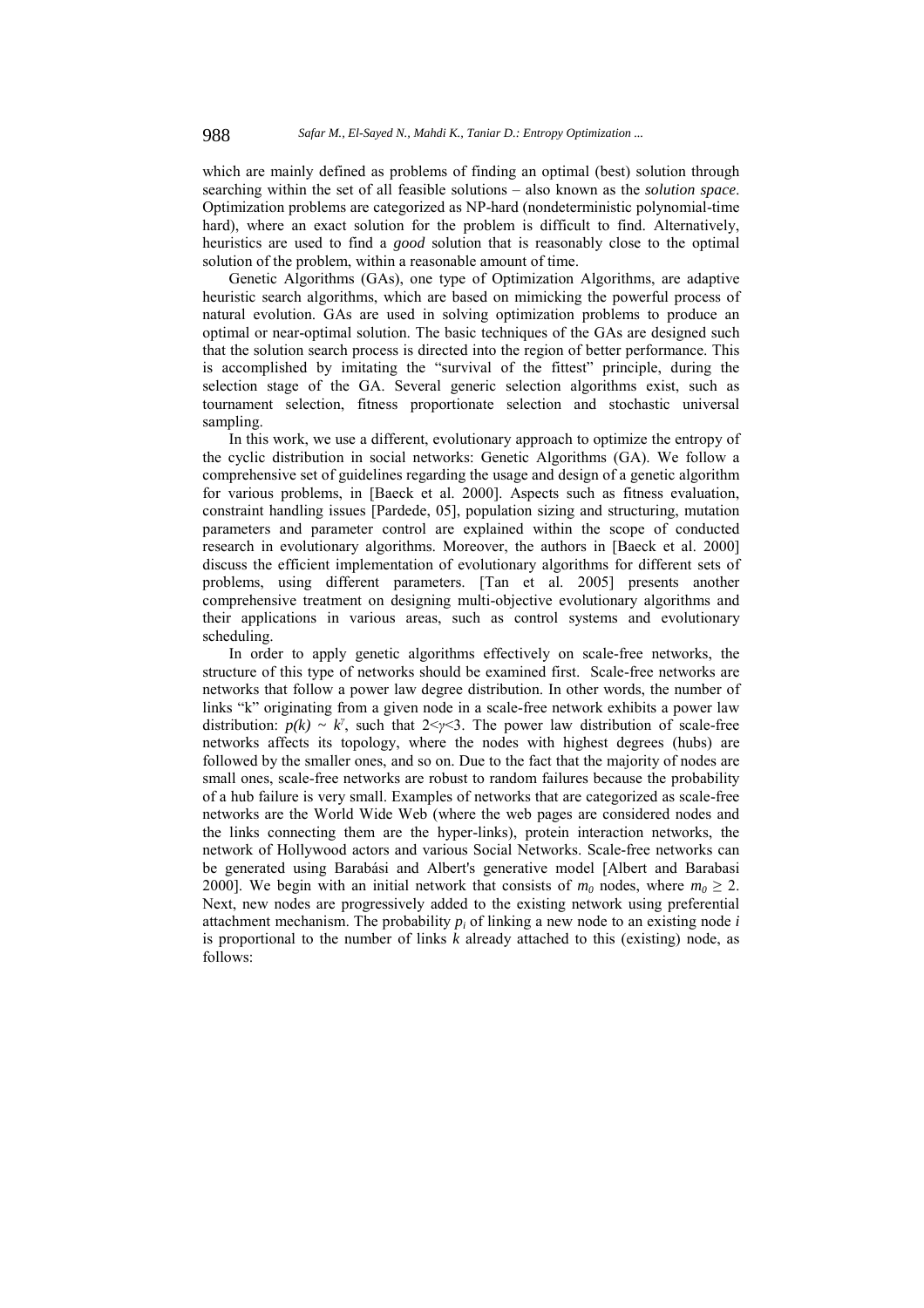*Safar M., El-Sayed N., Mahdi K., Taniar D.: Entropy Optimization ...* 989

$$
p_i = \frac{k_i}{\sum_i k_i} \tag{2}
$$

where  $k_i$  is the degree of node  $i$ .

The optimization starts with an initial distribution derived from Barabási and Albert's scale-free generative model that randomly produces the initial population of scale-free social networks, which is given as an input to our genetic algorithm. Each chromosome in the list of chromosomes formulating the population represents the *directed* graph that corresponds to a generated scale-free network. The nodes in the graph represent individuals and the links represent relationships among them. For instance,  $(A \rightarrow B)$  implies that A is a friend of B. The objective function of our genetic algorithm is to maximize the cyclic entropy of the scale-free network, where entropy is defined using eq. 1. The objective function is expressed as [Tan, 06], [Tan, 07]:

$$
\max\left(-\sum_{k} P(k)\ln P(k)\right) \tag{3}
$$

Accordingly, the fitness function that quantifies the value of the each chromosome in our solution space is simply equal to the value of the cyclic entropy of its corresponding graph. Our objective function is constrained with the restriction that all graphs in the population remain connected during the optimization loop. That is, to ensure that the different mutation operators we implemented would never cause the graph selected for mutation to disintegrate into disconnected sub-graphs throughout all the GA generations. This constraint is important due to the nature of the mutation operators we implemented in the genetic algorithm: 1) Adding an edge between two randomly chosen vertices in the graph, and 2) Removing a random edge that connects two vertices in the graph. These mutation operations were chosen such that they ensure the evolvement of the cyclic structure of each graph, thus evolving the chromosome holding it to reproduce better generations. Naturally, adding and removing edges randomly in the graph will modify the number and lengths of cycles existing in it, therefore altering its cyclic entropy value.

The mutation rate parameter in our genetic algorithm is a dynamic rate that varies according to a deterministic time-dependent function  $p_m(t)$  suggested by Back and Schlutz [Thomas and Martin 1996]:

$$
p_m(t) = (2 + \frac{L-2}{T}t)^{-1} \qquad \qquad 0 \le t \le T \tag{4}
$$

where  $t$  is the generation number,  $T$  is the maximum number of generations and L is the length of the chromosome (in our case, the size of the graph). This rule changes the probability of mutation as the number of generations increase, such that  $p_m(0)$  = *0.5* and  $p_m(T) = 1/L$ . Previous studies [Elben et al. 1999] [Hinterding et al. 1997]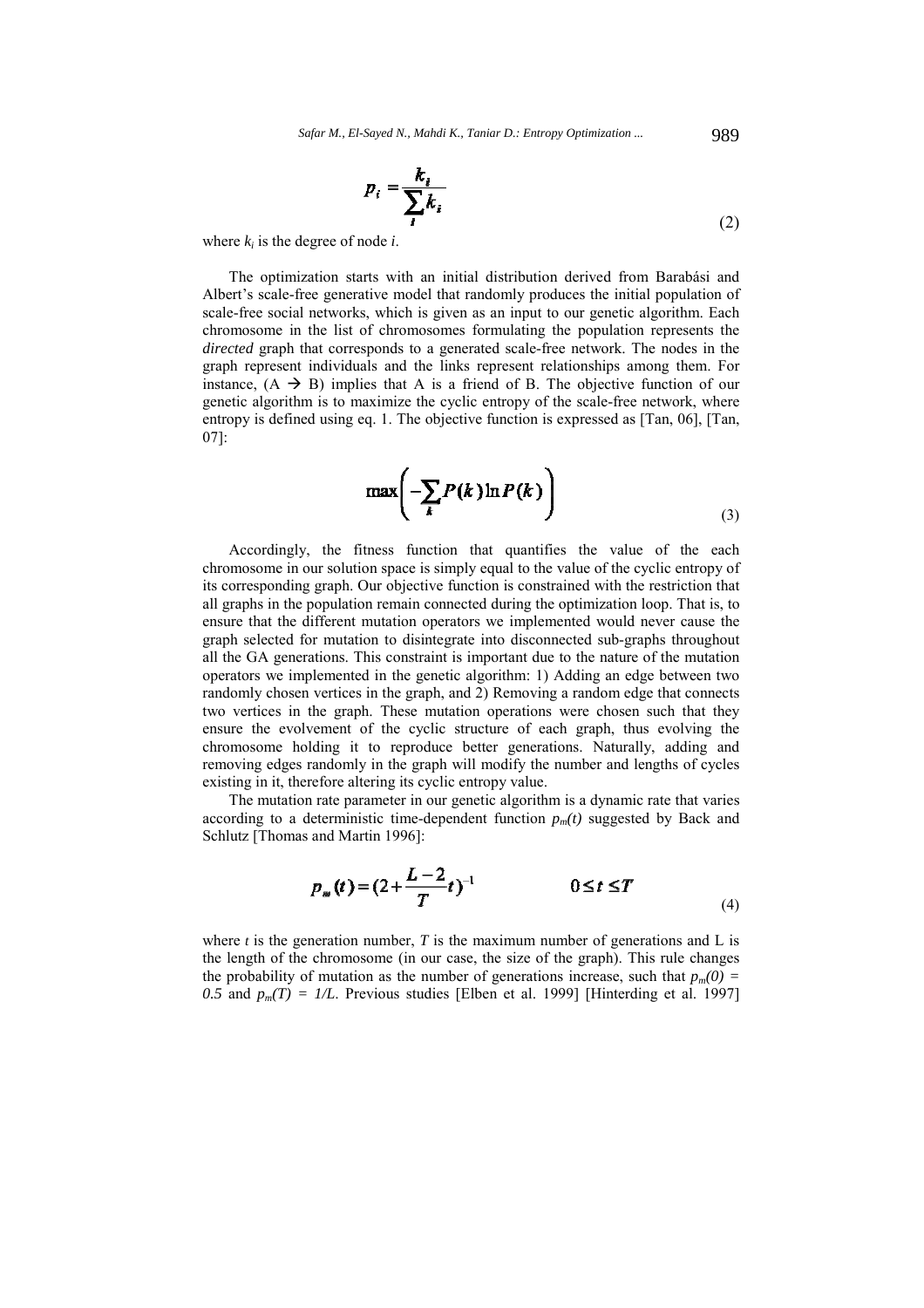[Thomas and Martin 1996] proved that using a dynamic deterministic mutation rate instead of a fixed mutation rate improves the evolution process, and avoids overmutating mature chromosomes as it reduces the mutation rate with the increase of time. The pseudo code of our cyclic-entropy optimization algorithm for the design of a robust social network is shown in fig. 1.

```
1 Initialize a population of 30 scale-free network graphs: 
      1.1 m_0 = 3, m = 3; //parameters of Barabasi and
          Albert's algorithm 
      1.2 n = 30; //size of population1.3 Population_List = create_empty_list() ; 
      1.4 for(1 \rightarrow n)1.4.1 new chromosome = Barabasi and Albert's 
                  generative model(m<sub>0</sub>, m, n);
           1.4.2 Population List.add( chromosome);
  Evaluate generation( Population List, n):
      2.1 for( i = 1 \rightarrow n )
      2.2 Population List( i ).Calculate Cyclic Entropy();
3 For ( i = 1 \rightarrow number of generations )
      3.1 Sort( Population_List) 
      3.2 int k = Random(n - 1); //the index of
          the chromosome to be mutated 
      3.3 mutation_operation = Random( add , remove ); 
          //choose mutation operation randomly 
      3.4 if( mutation_operation = add ) 
            3.4.1 Population_List(k).add_random_edge(); 
      3.5 Else 
            3.5.1 Population List(k).remove_random_edge();
      3.6 Evaluate current generation: 
            3.6.1 for( i = 1 \div n )
            3.6.2 Population_List( i 
                   ).Calculate_Cyclic_Entropy(); 
   End for loop //end of Genetic Algorithm's Optimization
   Loop
```
*Figure 1: Genetic Algorithm's Optimization Loop Pseudocode* 

To implement the constraint of ensuring graph connectivity in the genetic algorithm, we utilized the *Floyd Warshall* algorithm [Weisstein], which follows a dynamic programming approach to calculate the shortest paths between all vertices of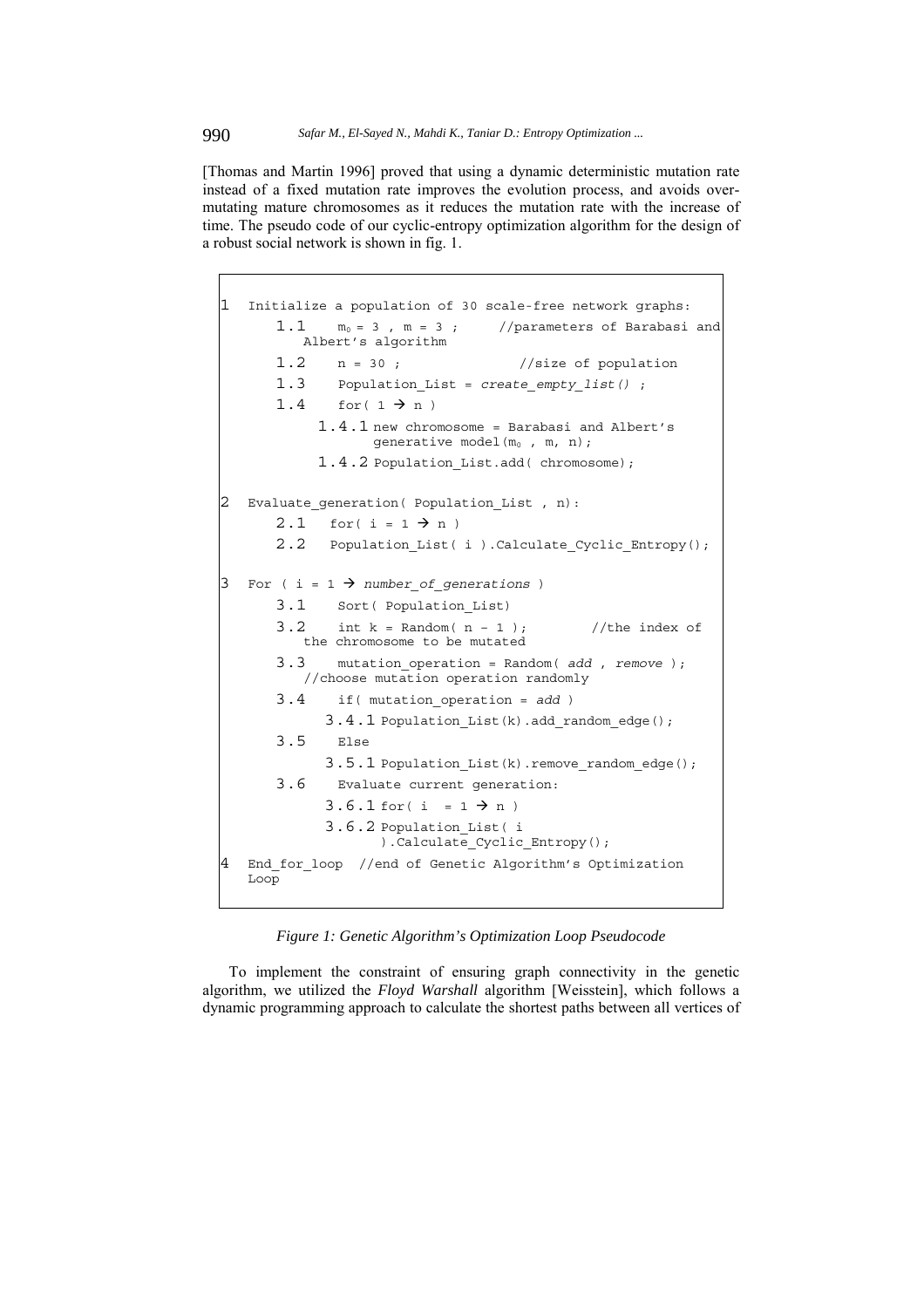a graph. The pseudo code of Floyd Warshall algorithm, which assumes an input graph of N vertices is shown in figure 2 below.

```
for i = 1 to Nfor j = 1 to N
       if there is an edge from i to j 
      dist[0][i][j] = the length of the edge from i to j else 
        dist[0][i][j] = INFINITEfor k = 1 to Nfor i = 1 to Nfor j = 1 to Ndist[k][i][j] = min(dist[k-1][i][j], dist[k-1][i][k] +
                           dist[k-1][k][j])
```
#### *Figure 2: Floyd Warshall Algorithm's Pseudocode*

One of the applications of Floyd Warshall algorithm in graph analysis is finding the *transitive closure* of a directed graph: a data structure that enables determining in  $O(1)$  time possible reachability questions, such as: Can we reach node "b" from "a" in one or more hops? The data structure is stored as a matrix where each entry, matrix[i][j], answers whether node *i* can reach node *j* in one or more hops. Using this approach, we can check by examining the elements of the constructed matrix if the graph has any disconnected parts; i.e., if there are at least two nodes in the graph that are not able to reach each other. If this case occurs, then we must undo the mutation operation and randomly apply another operation, and so on.

# **5 Experimental Design**

We have implemented the algorithm using JAVA as a programming language. In our experiment, we ran the genetic algorithm with an initial population of 30 chromosomes, where each chromosome represents a scale-free network graph of size 20 nodes. Each graph was constructed using Barabási and Albert's scale-free generative model. In order to evaluate the chromosomes using entropy as a function of cycles, we utilize the following the algorithm stated in [Mahdi et al. 2008] to compute the number and lengths of cycles in each graph, hence its cyclic entropy according to equation (1). The "cycles counting" algorithm is based on the iterative loop counting algorithm (ILCA) from MathWorks®. We modified this algorithm to meet our network criteria. ILCA is developed to find all the loops in any connected undirected graph by starting from any vertex or a vertex that has the most links and then search all the paths from it. This approach will not work with directed graph because a vertex that can reach all the edges must be found first. Also the way it distinguishes the cycles from reach other is not efficient in a directed graph. That's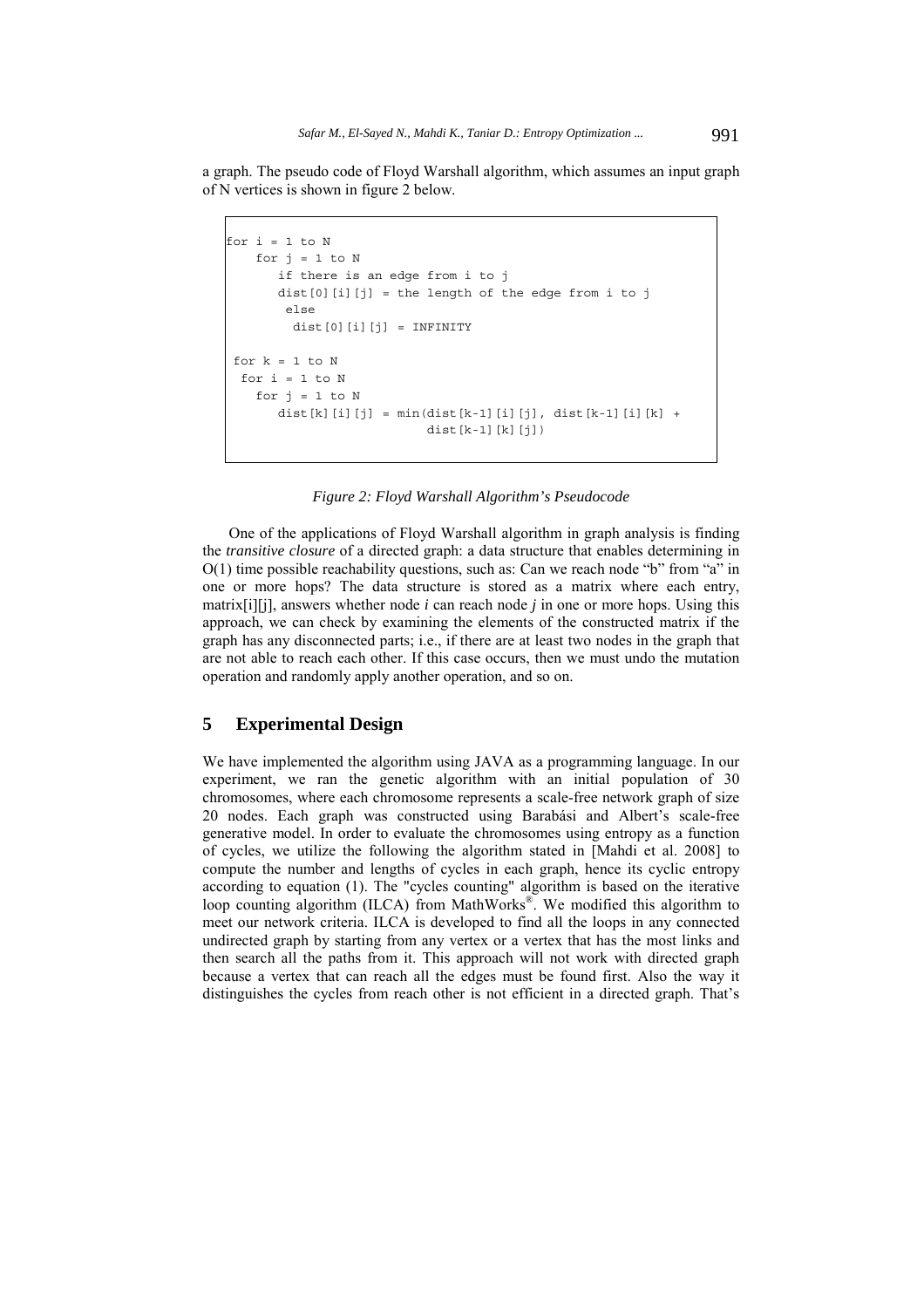because in undirected graph, the cycle  $A\rightarrow B\rightarrow C$  is the same as  $A\rightarrow C\rightarrow B$ . We solved those two problems by making the vertex that we start extracting the network from as the start point and changing the algorithm that it uses for cycle distinguishing.

We ran the genetic algorithm on a machine of 2GB RAM and 2.4 GHz processor, for 200 generations. In each generation *t* a number of chromosomes equal to  $(p_m(t))^*$ *population size*) is selected for mutation, where  $p_m(t)$  is the mutation rate according to the time-varying dynamic formula stated in equation (4). For each selected chromosome, the mutation operation to be applied was chosen randomly between 1) adding an edge that connects two random vertices in the graph, or 2) removing an existing edge that connects two vertices together in the graph. Afterwards, the mutated graphs' new entropy values are calculated as their cyclic structures have been altered, reproducing the new generation of scale-free networks, and so on.

In the second experiment we conducted, the same initial population which consisted of 30 scale-free networks was used as an input to the Genetic Algorithm; only this time we used Entropy of the links degree distribution to define the fitness function, instead of the cyclic-entropy. Therefore, each chromosome was evaluated according to the Entropy of the link degree distribution of its corresponding graph. We ran the genetic algorithm with the same parameters used in the first experiment, in terms of the time-varying mutation rate, number of generations, input population and mutation operations. Table 1 shows the parameters setting used within both experiments.

| <b>Parameter</b>        | Value |
|-------------------------|-------|
| Initial GA population   | 30    |
| Chromosome (graph) size | 20    |
| $m_0$ (BA model)        |       |
| m (BA model)            |       |

*Table 1: Parameters settings for the entropy optimization experiments* 

# **6 Experimental Results**

### **6.1 Cyclic Entropy Optimization Results**

Figure 3 shows the best entropy reached in each generation of the genetic algorithm, for the first experiment. The optimum value reached was **2.519** at generation 121, where it remained constant until generation 160, followed by a relatively large drop in its value. Figure 4 keeps track of the overall best entropy reached in all the generations, which is of great significance to us since we are interested in observing the behavior of the corresponding network; the overall best chromosome represents the optimal robust scale-free network that has the best entropy within all possible solutions in the solution space.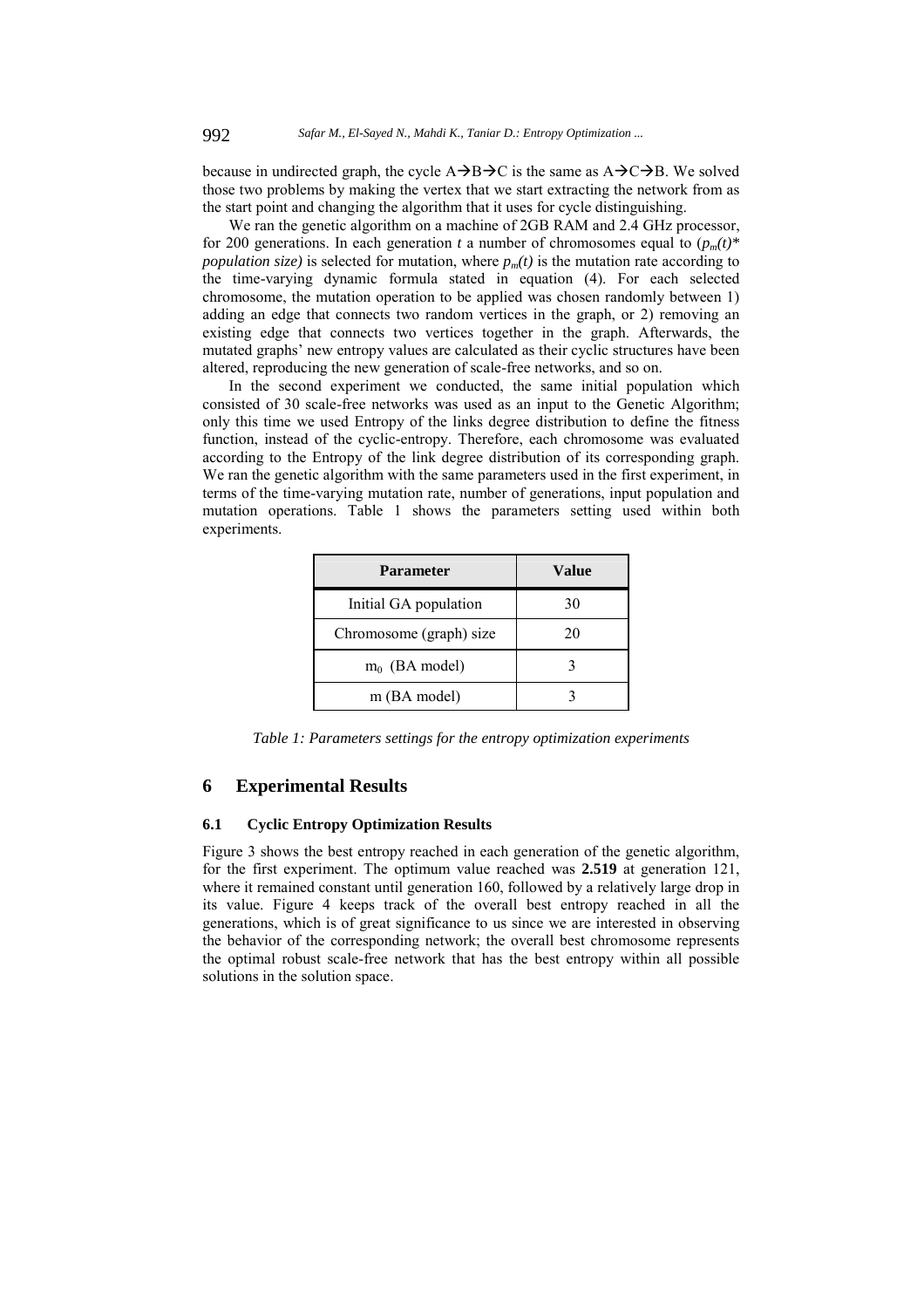For this optimal solution, we have plotted its initial cycle length distribution before the evolution process and the final cycle length distribution after running the genetic algorithm, as shown in figures 5 and 6, respectively. The cyclic entropy that corresponds to its initial status was equal to **2.187**, where the optimal entropy corresponding to its evolved final status is equal to **2.519**. Figure 7 compares both plots together in order to observe the regions where the major changes took part, i.e. the different cycle length regions that the evolution process altered the most, in order for this solution to evolve into the optimum solution.

Figure 8 clarifies, numerically, those regions where changes of different cycle length occurrences take place the most. It is obvious that cycles of lengths (7 to 9), 14 and 15 experienced more alteration than the rest. Cycles of lengths (2 to 5), 11, 12, (17 to 19) experienced less alteration. Figure 9 demonstrates the distribution of cycle lengths of our optimal solution throughout the different generations in the genetic algorithm. Starting from the first generation, we can observe how the cyclic structure of our solution evolved through the generations, eventually reaching its optimal design, at generation 158. It is noticeable that most of the evolvement to the cyclic structure occurs in regions  $(8 \text{ to } 10)$  and  $(14 \text{ to } 15)$ . On the other hand, regions  $(2 \text{ to } 6)$ and (17 to 19) experienced almost negligible changes. The number of mutation operations this chromosome was subject to is **20** operations: **9** random edge removals and **11** additions of random edges. The total time taken by this experiment to execute is  $204640.562$  seconds = 56.844 hours.



*Figure 3: Best Entropy vs. Generations*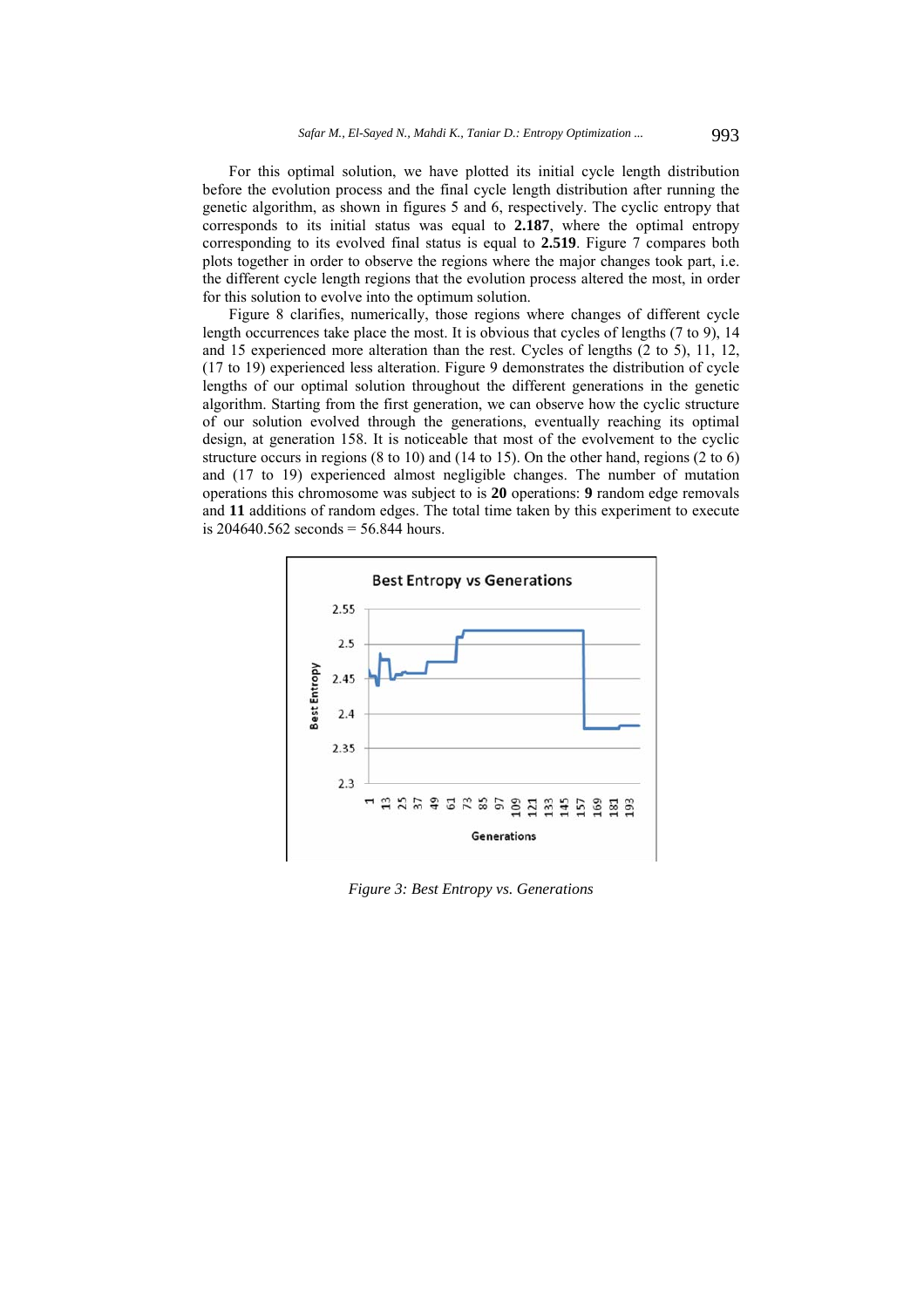

*Figure 4: Overall Best Entropy vs. Generations* 



*Figure 5: The initial cycles distribution of the optimal solution*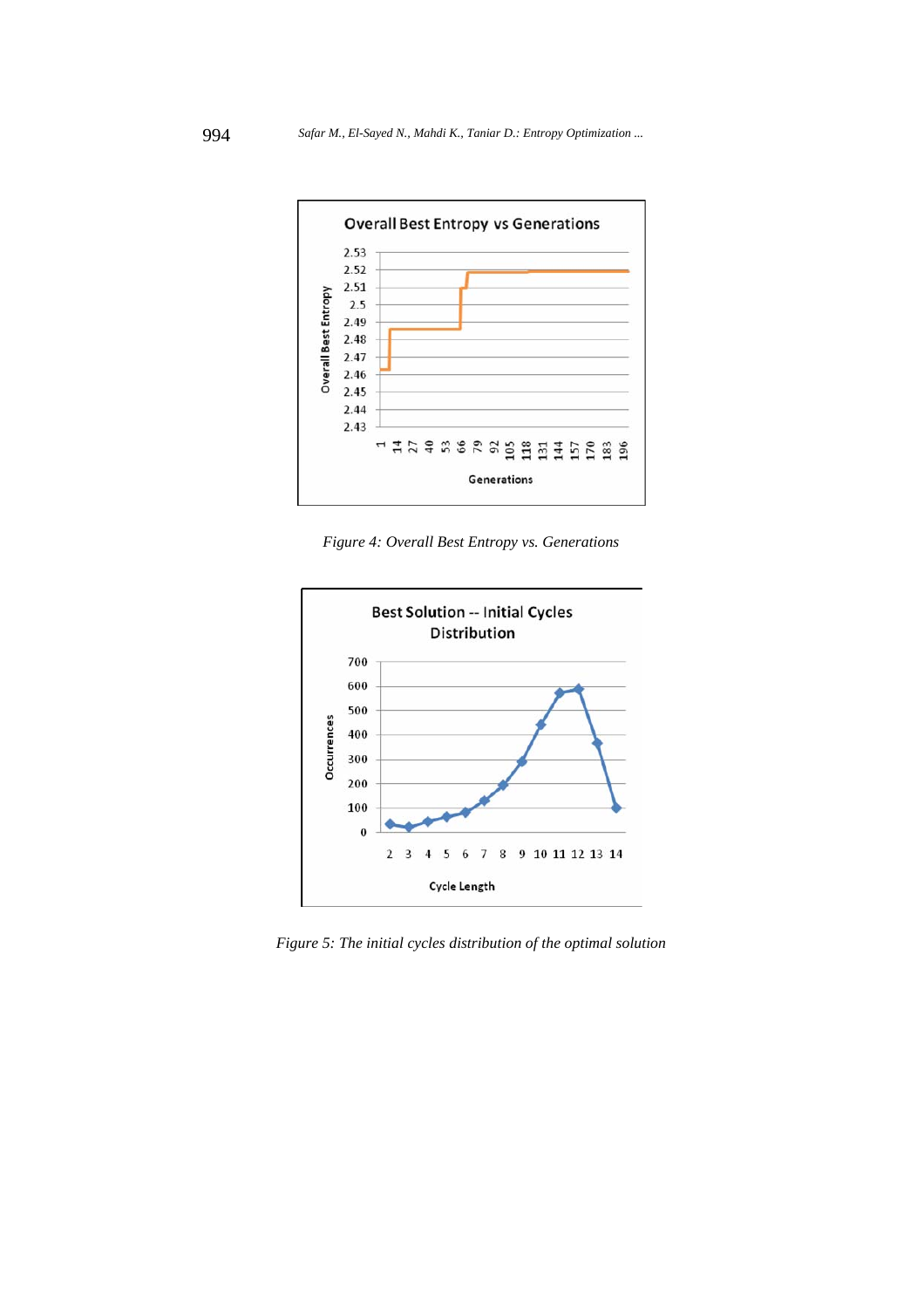

*Figure 6: The final cycles distribution of the optimal solution* 



*Figure 7: Initial VS Final cycles distribution of the optimal solution*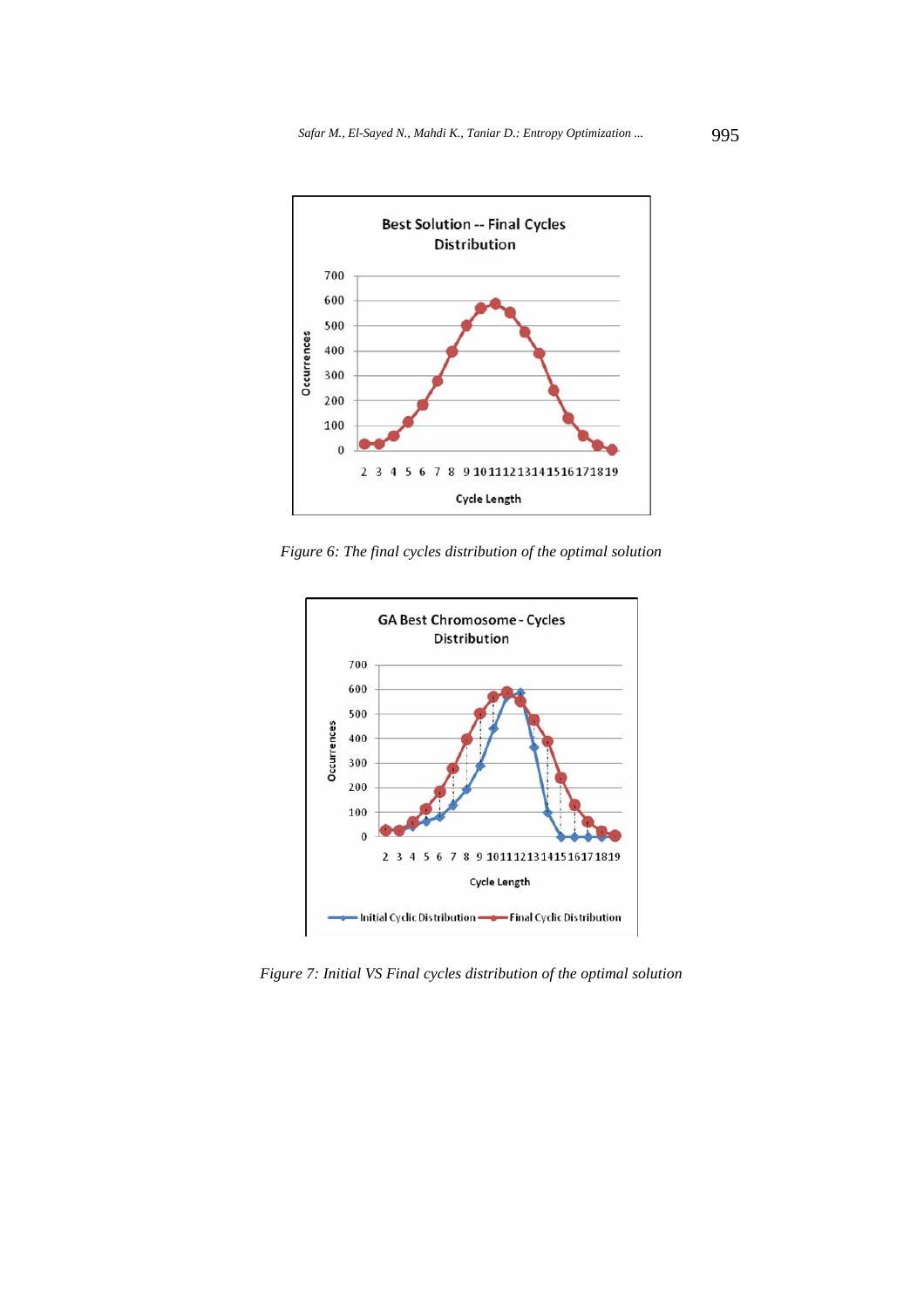

*Figure 8: Absolute change in occurrences of different cycle lengths* 



*Figure 9: Variation of the cycle length distribution over the genetic algorithm generations*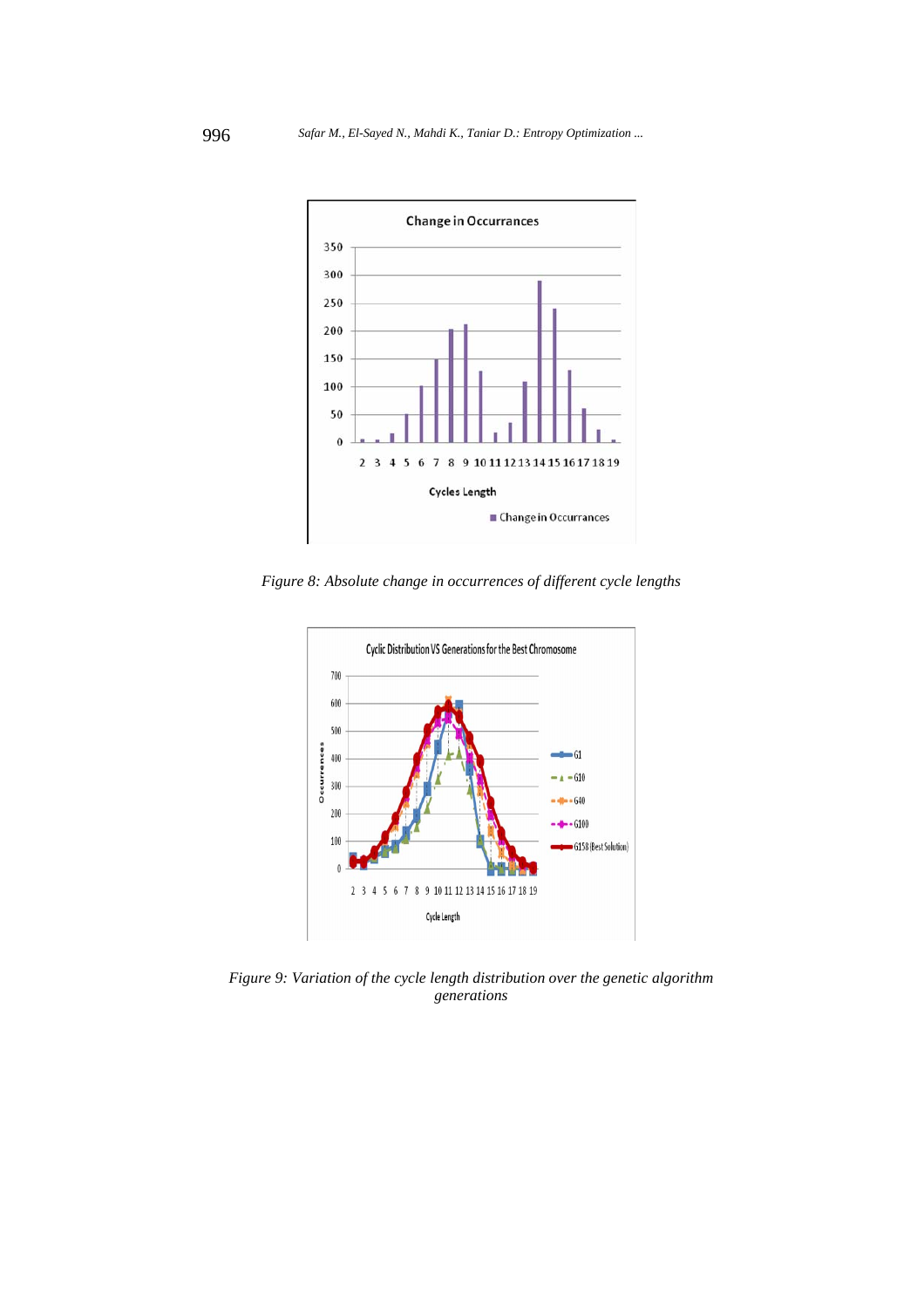### **6.2 Degree Entropy Optimization Results**

In the second experiment which uses the Entropy of the links degree distribution to define the fitness function, the optimal degree entropy value reached was **2.207** at generation **102**. Figure 10 shows the best degree entropy reached in each generation of the genetic algorithm. Figure 11 shows the overall best entropy within all generations, which reached its highest (optimal) value at generation 102.

The initial degree distribution of the optimal solution is shown in figure 12. It is obvious that the distribution follows a power-law degree distribution, which is a property of scale-free networks. The degree entropy corresponding to this distribution was found to be **1.69574**. After running the genetic algorithm, the optimal degree entropy of this chromosome after its evolution is equal to **2.2071079**. Figure 13 shows the degree distribution that corresponds to this optimal entropy. Figure 14 compares both initial and final degree distributions of the best solution. The number of mutation operations this chromosome was subject to is **27** operations: **11** random edge removals and **16** additions of random edges. The total elapsed time taken to execute this experiment is equal to 99.437 seconds only.

For the optimal solution resulting from the second experiment -which has the maximum degree entropy-, we have applied the cycles counting algorithm to find the distribution of cycles within it, as shown in figure 15. The most probable cycle size in this solution is a cycle of **10** nodes, and the corresponding cyclic entropy was found equal to **2.18976**. On the other hand, the degree distribution was calculated for the optimal cyclic-entropy solution that resulted from the *first* experiment. The distribution, shown in figure 16, indicates a scale-free power law distribution, with a degree-entropy value of **1.85136**.



*Figure 10: Best Degree Entropy vs. Generations*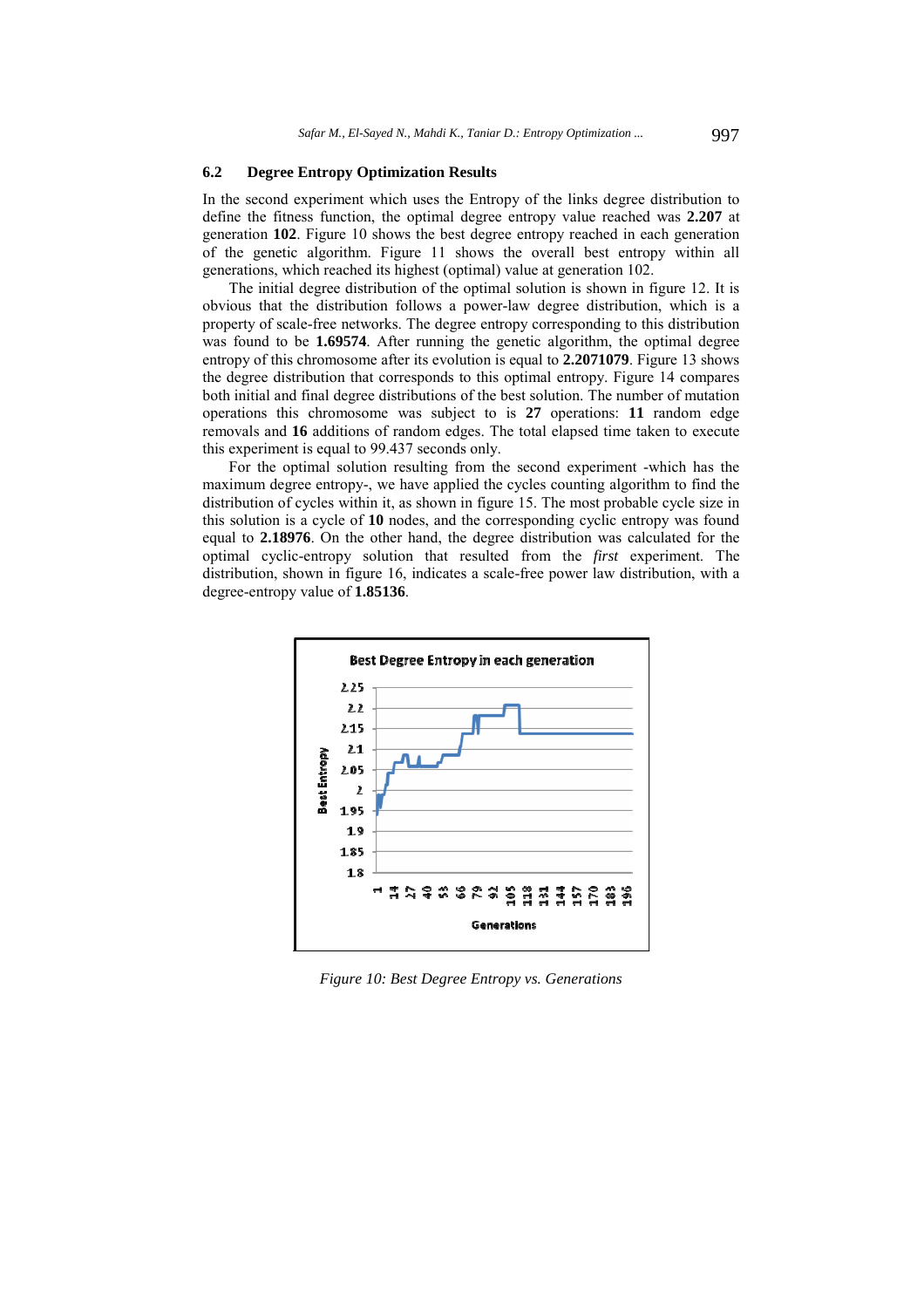

*Figure 11: Overall Best Degree Entropy vs. Generations* 



*Figure 12: Initial degree distribution of the optimal solution*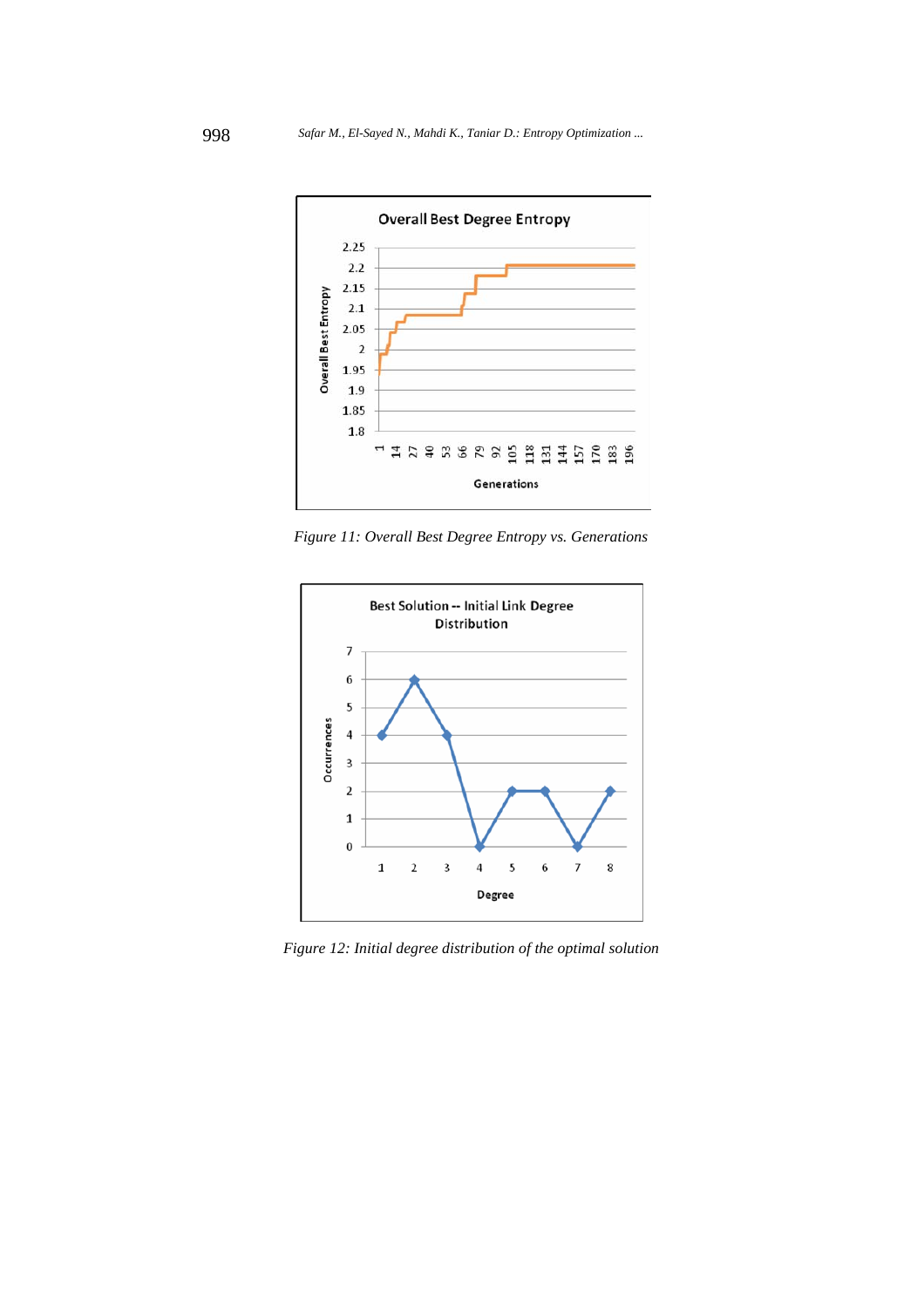

*Figure 13: Final degree distribution of the optimal solution* 



*Figure 14: Initial vs. Final degrees distribution of the optimal solution*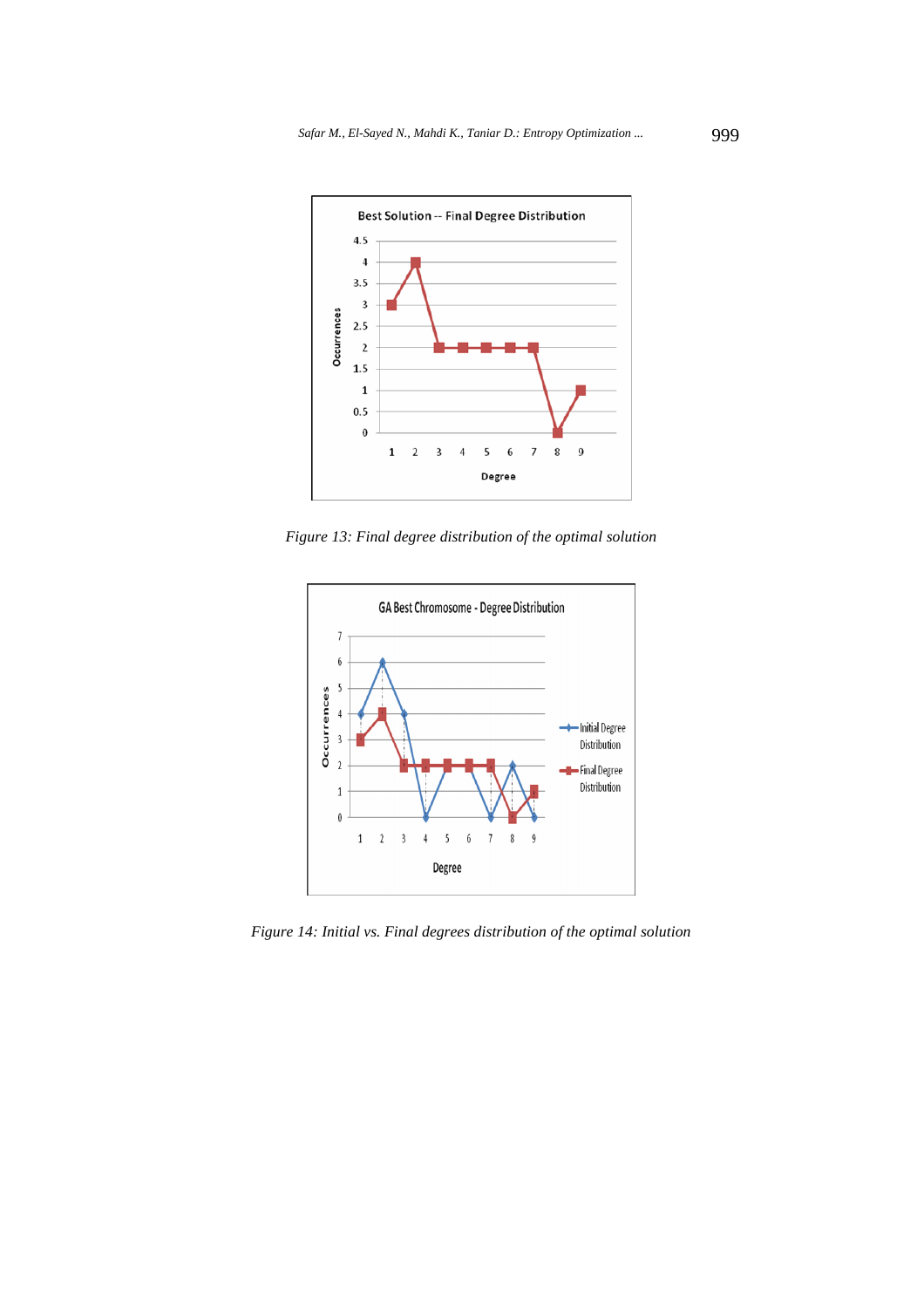

*Figure 15: Cycles distribution of the optimal degree entropy solution* 



*Figure 16: The degree distribution of the optimal cyclic entropy solution.*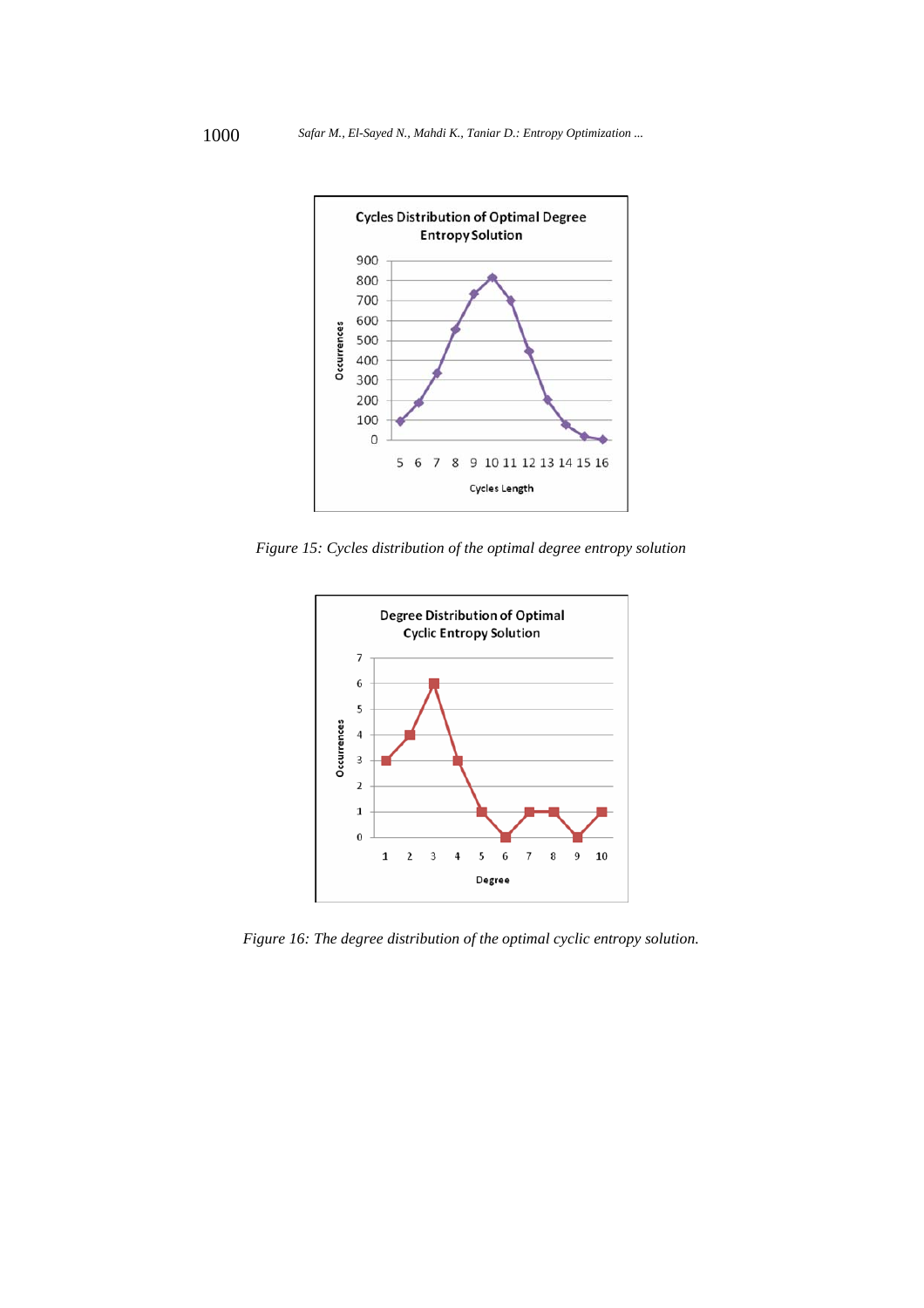# **7 Conclusions and Future Work**

The experiment we conducted in this work demonstrates the use of the genetic algorithm in the design of robust, scale-free social networks. The optimization routine finds the maximum entropy equals **2.519** corresponding to an optimal network distribution found when the initial distribution is subject to 9 random edge removals and **11** additions of random edges regardless of the initial distribution. In addition, the most probable cycle size in the optimal solution is a cycle of **11** nodes. In a maximum fully connected network the optimal cycles distribution has a its most probable cycle size at 7 with a maximum entropy equals 1.42 much lower than the scale free network studied in this work where a fully connected network of 11 nodes is less than the maximum [Mahdi et al. 2008]. According to the definition of entropy, we conclude that a scale-free network of 11 nodes has more robustness and will be more resilient to failure.

In the search for a design of most robust network, we intend to extend the work to examine other types of social network model such as small world. We propose the use of cycle distribution instead of degree distribution for many reasons. Degree distribution is one dimensional hence it suggests little information on the nature of the network. As for cycles distribution, it is a two dimensional problem that provides more elaborate information about the network. In previous work, the authors showed that cycle distribution provide solid and unique evidence of the type of actual social network through the analysis of its cyclic entropy. In addition, cycles distribution is found to have one universal mathematical representation where degree distribution is mathematically specific depending on the type of social network. Such uniformity of cycles distribution allows better characterization of social networks*,* the cycle distribution is given by the probability function,  $p(l_i)=a \exp(-(l_i-b)^2/c^2)$  where  $l_i$  is the cycle length size, and *a, b* and *c* are positive real numbers that have unique values for each network. With the result of this work, we proceed in performing optimization of the universal cycle distribution function in order to accurately find the most robust social network and the most resilient to failure.

# **References**

[Albert, 00] Albert, R., Jeong, H., Barabasi, A.L.: Error and attack tolerance of complex networks, Nature, vol. 406, pp. 378-382, 2000.

[Albert, 02] Albert, R., Barabási, A.L.: Statistical mechanics of complex networks, Reviews of Modern Physics, vol. 74, January 2002.

[Ashrafi, 04] Ashrafi, M.Z., Taniar, D., Smith, K.A.: ODAM: An Optimized Distributed Association Rule Mining Algorithm. IEEE Distributed Systems Online 5(3), 2004

[Ashrafi, 07] Ashrafi, M.Z., Taniar, D., Smith, K.A.: Redundant association rules reduction techniques, International Journal of Business Intelligence and Data Mining 2(1): 29-63, 2007

[Baeck, 00] Baeck, T., Fogel, D.B., Michalewicz, Z.: Evolutionary Computation 2: Advanced algorithms and operations, vol. 2. Bristol: IoP Publishing, 2000.

[Batagelj, 05] Batagelj, V.: Exploratory Social Network Analysis with Pajek (Structural Analysis in the Social Science, England: Cambridge University Press, 2005.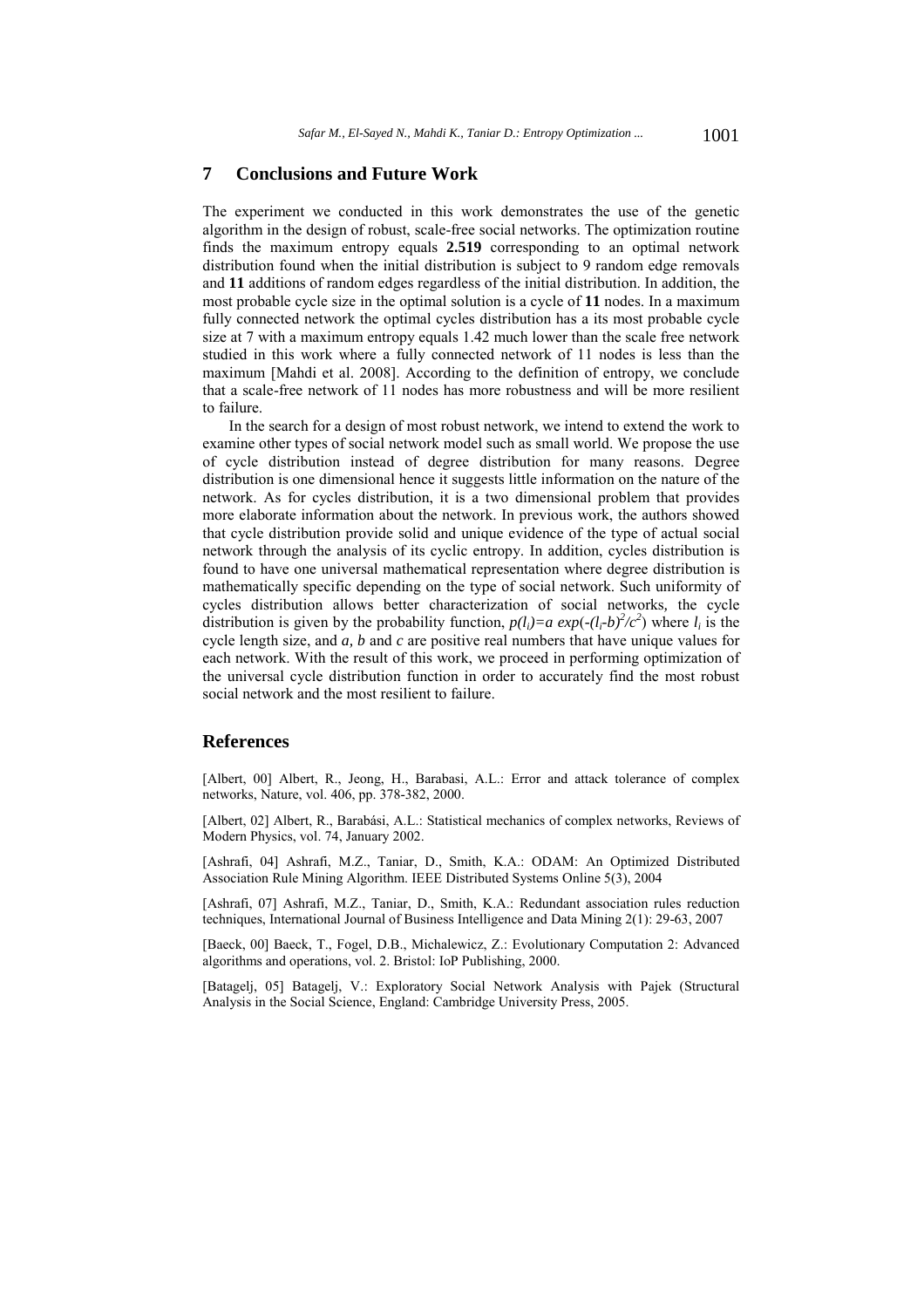[Bhatnagar, 09] Bhatnagar, V., Kaur, S., Mignet, L.: A Parameterized Framework for Clustering Streams, International Journal of Data Warehousing and Mining 5(1): 36-56 (2009)

[Boella, 09] Boella, G., Torre, L., Villata, S.: Analyzing Cooperation in Iterative Social Network Design, Journal of Universal Computer Science 15(13): 2676-2700, 2009.

[Elben, 99] Elben, A.E., Hinterding, R., Michalewicz, Z.: Parameter control in evolutionary algorithms, IEEE Transactions on Evolutionary Computation 3: 124-141, July 1999.

[Green, 07] Green, D.T., Martin, N.L., Pearson, M.: Tech ties: making online connections in social networks, International Journal of Web Based Communities, vol. 3, pp. 460-467, 2007.

[Hinterding, 97] Hinterding, R., Michalewicz, Z., Eiben, A.E.: Adaptation in evolutionary computation: a survey, IEEE International Conference on Evolutionary Computation Indianapolis, IN, USA, pp. 65-69, 1997.

[Izumi, 09] Izumi, S., Yamanaka, K., Tokairin, Y., Takahashi, H., T., Shiratori, N.: Ubiquitous supervisory system based on social contexts using ontology, Mobile Information Systems 5(2): 141-163 (2009)

[Kwok, 02] Kwok, T., Smith, K.A., Lozano, S., Taniar, D.: Parallel Fuzzy c-Means Clustering for Large Data Sets. In Proceedings of the 8th International Euro-Par Conference, Lecture Notes in Computer Science LNCS 2400, Springer, pp: 365-374, 2002

[Luo, 09] Luo, J., Ni, X.: A clustering analysis and agent-based trust model in a grid environment supporting virtual organisations, International Journal of Web and Grid Services  $5(1)$ : 3-16 (2009)

[Mahdi, 08] Mahdi, K., Safar, M., Sorkhoh, I.: Entropy of Robust Social Networks, Proceedings of the International Association for Development of the Information Society (IADIS) International e-Society Conference, 2008.

[Mahdi, 09] Mahdi, K., Safar, M., Farahat, H.: Analysis of Temporal Evolution of Social Networks, Journal of Mobile Multimedia (JMM), vol. 5, pp. 333-350, 2009.

[Nikulin, 08] Nikulin, V.: Classification of Imbalanced Data with Random sets and Mean-Variance Filtering, International Journal of Data Warehousing and Mining 4(2): 63-78 (2008)

[Pardede, 05] Pardede, E., Rahayu, W., Taniar, D.: Preserving Conceptual Constraints During XML Updates, International Journal of Web Information Systems 1(2): 65-82, 2005

[Pirrone, 08] Pirrone, R., Russo, G., Cannella, V., Peri, D.: GAIML: A new language for verbal and graphical interaction in chatbots, Mobile Information Systems 4(3): 195-209 (2008)

[Safar, 08] Safar, M., Mahdi, M., Sorkhoh, I.: Maximum Entropy of Fully Connected Social Network, Proceedings of the International Association for Development of the Information Society (IADIS) International Conference on Web Based Communities, 2008.

[Scott, 00] Scott, J.: Social Network Analysis: a Handbook, Second ed. U.S.A: Sage Publications Ltd, 2000.

[Shtykh, 08] Shtykh, R.Y., Jin, Q.: Harnessing user contributions and dynamic profiling to better satisfy individual information search needs, International Journal of Web and Grid Services 4(1): 63-79 (2008)

[Simovici, 07] Simovici, D.: Metric-Entropy Pairs on Lattices, Journal of Universal Computer Science 13(11): 1767-1778, 2007.